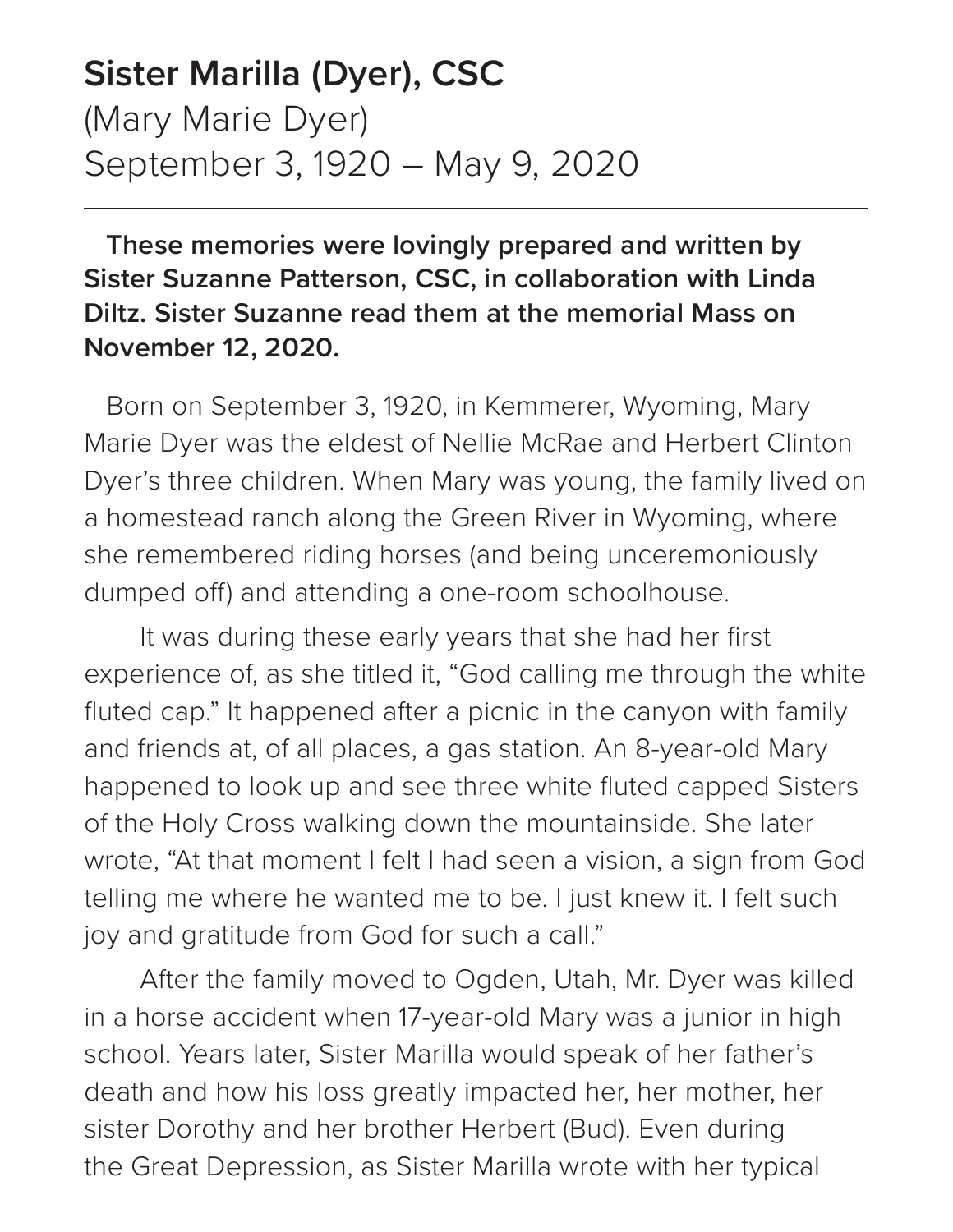positive attitude, "We were lucky because we would help out by working in the fields picking beans for four cents a pound, but," she added, "they held half of that wage so that you would be sure to stay until the end of the season."

With her father gone, Mary needed to help the family and was not able to enter Holy Cross immediately after finishing high school as she had hoped. For a year she taught third, fourth and fifth graders in a rural school in Wyoming with no inside plumbing and no central heating. When the United States entered World War II, she took a position at the large army supply depot in Ogden, working on IBM machines recording supplies that were ready for overseas shipment.

After an automobile accident in 1943, Mary resolved to follow the Lord's call and join Holy Cross. She arrived at Saint Mary's on January 30, 1944; made first profession on August 15, 1946; and professed her final vows three years later. Throughout her almost 74 years as a Sister of the Holy Cross, Sister Marilla taught in elementary schools in California and in secondary schools in California, Idaho, Nevada and Utah. She ministered in the purchasing office for Holy Cross Shared Services and was a member of the sister-presence program at Our Lady of Holy Cross Care Center in San Pierre, Indiana. She retired to Saint Mary's 16 years ago.

Her life was rich with experiences and even miracles. During her first teaching mission at Saint Paul's School in Los Angeles, she, together with the other sisters and the students, began a novena prayer to Father Basil Anthony Moreau for the cure of a baby critically ill with encephalitis. The little girl was healed through the intercession of Father Moreau, and that healing became the first miracle documented on Father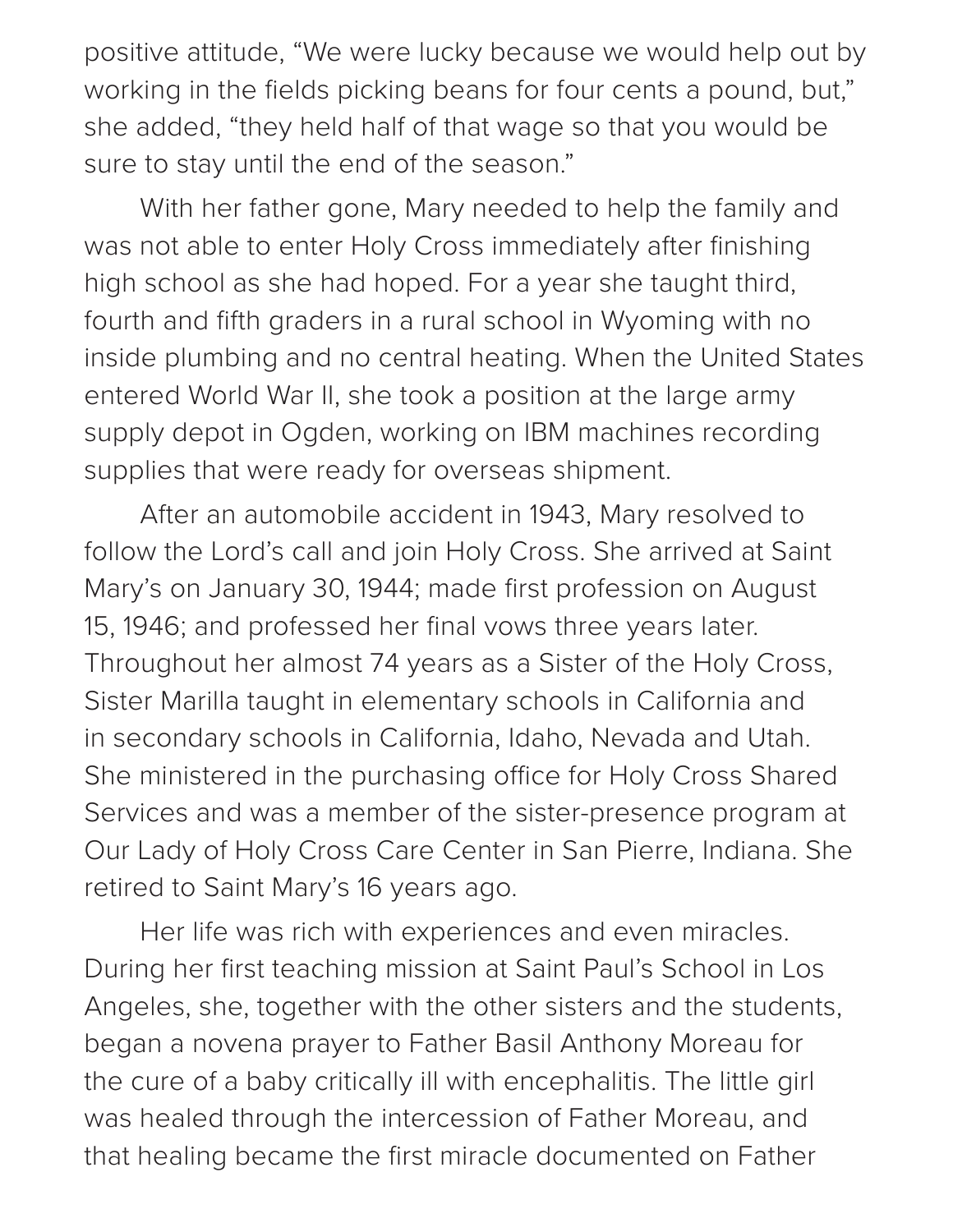Moreau's road to sainthood. Sister Marilla's devotion to Father Moreau continued to be constant throughout her life. Although she had hoped to live to see the day Blessed Basil Moreau would be canonized, it is not too much of a stretch to think she is probably nudging the correct people in heaven right now to get that job done.

In her written reminisces of her life, she looked back lovingly on several highlights: receiving the name Marilla, which means little Mary, when she got the habit; opening a new school in Compton, California, and preparing the students to participate in a living rosary; serving as yearbook moderator in Boise, Idaho, when the yearbook earned state honors; being one of the first religious to have the privilege of being a eucharistic minister; and being a historian and elected treasurer for the Utah Women's Legislation Council.

There were low points, too, but Sister Marilla even saw those trials through her ever-optimistic eyes. She was diagnosed with lung cancer in the mid-1960s and given six months to live. She later wrote, "I was either misdiagnosed or was cured by the prayers of the students. Any way you looked at it, it was a miracle." When her brother died in 1975 leaving a pregnant wife and two small children, she was able to change schools to move closer to them so she could help the family on weekends. Her mother's death and funeral in November 1963 was sorrowful, but also another graced moment. She wrote, "At the end of my mother's funeral Mass at the Cathedral of the Madeleine in Salt Lake City, Utah, about 60 sisters formed an honor guard for her. I will never forget that strong community of women supporting me at that time."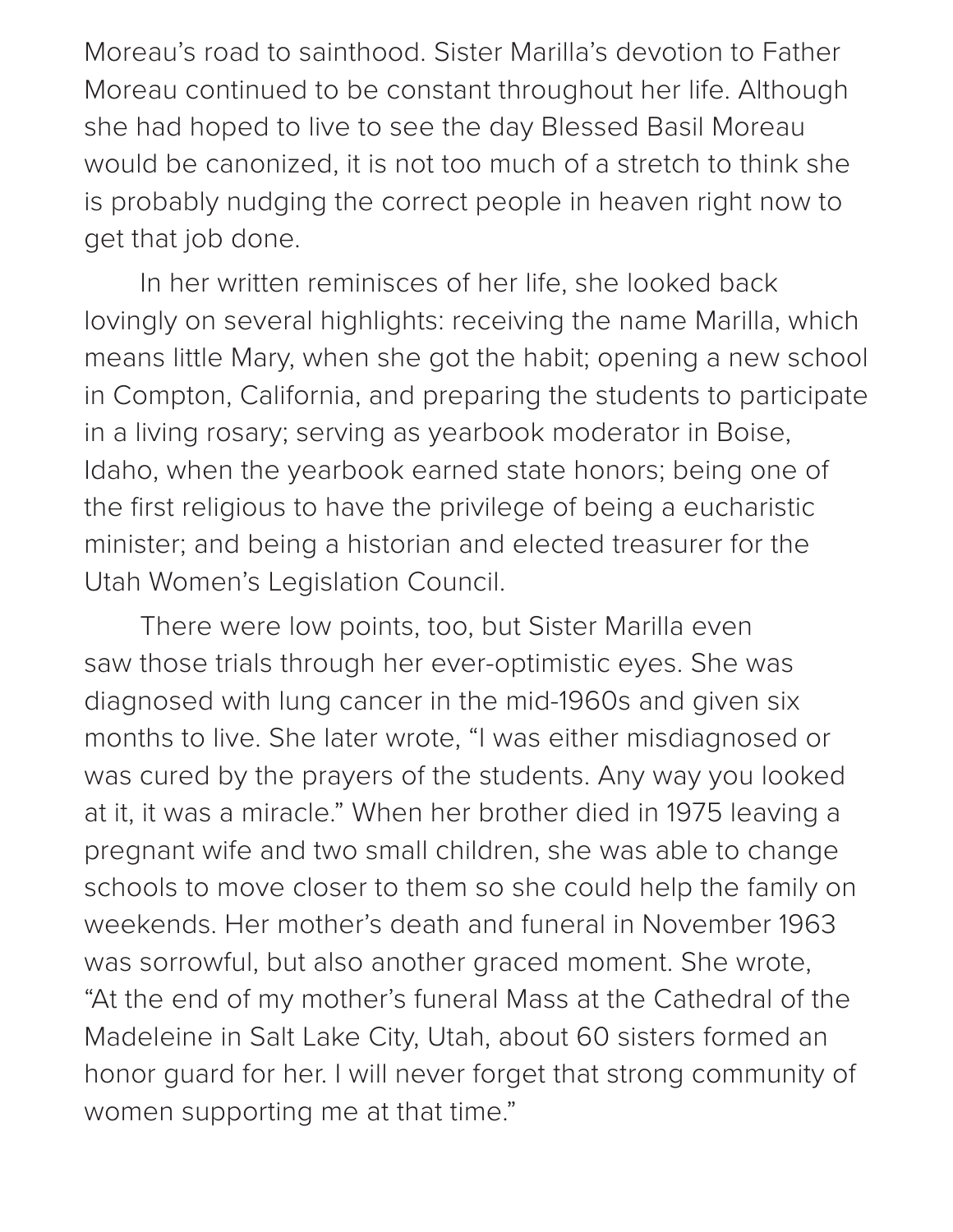In retirement Sister Marilla felt strongly about her call and the need to support the calls of young women in formation. Again, she turned to her strong suit — prayer — and worked with the Vocation Office to begin the monthly Vocation Prayer Calendar. In the beginning, she cut out and taped a picture of a novice or candidate on each day of the month and had the calendars copied. She affixed the calendars to colorful poster board and tacked them around the convent on any bulletin board she could find; she also sent them to formation houses around the world. Initially she wanted 10 copies. A couple of days later she needed three more, then five more, then maybe 30 would do it. Sisters responded positively to the calendar and she didn't want to say no to anyone who wanted one. Technology improved as her dexterity decreased, so the calendar was soon simply a mailing job. Then she decided each novice and candidate should have a professed Sister of the Holy Cross pray for her daily. Soon it was three sisters praying for each young woman, then four sisters. Next thing you know, cards with color photos of the novices and candidates were created and distributed to the sisters so they could see the woman they were praying for each day.

Sister Marilla had her projects, but she also loved to have fun. She would keep her room decorated for Christmas until at least the Presentation, and she kept her birthday balloons taped to the wall long after the last bit of helium had dissipated. She enjoyed every birthday, but her 92nd birthday was an extravaganza, complete with a full marching band. Sunee Fleshman, a Saint Mary's College and University of Notre Dame graduate who had become friends with Sister Marilla, surprised her with a ticket to the Notre Dame-Purdue football game. Sunee rolled Sister Marilla in a wheelchair from Saint Mary's all